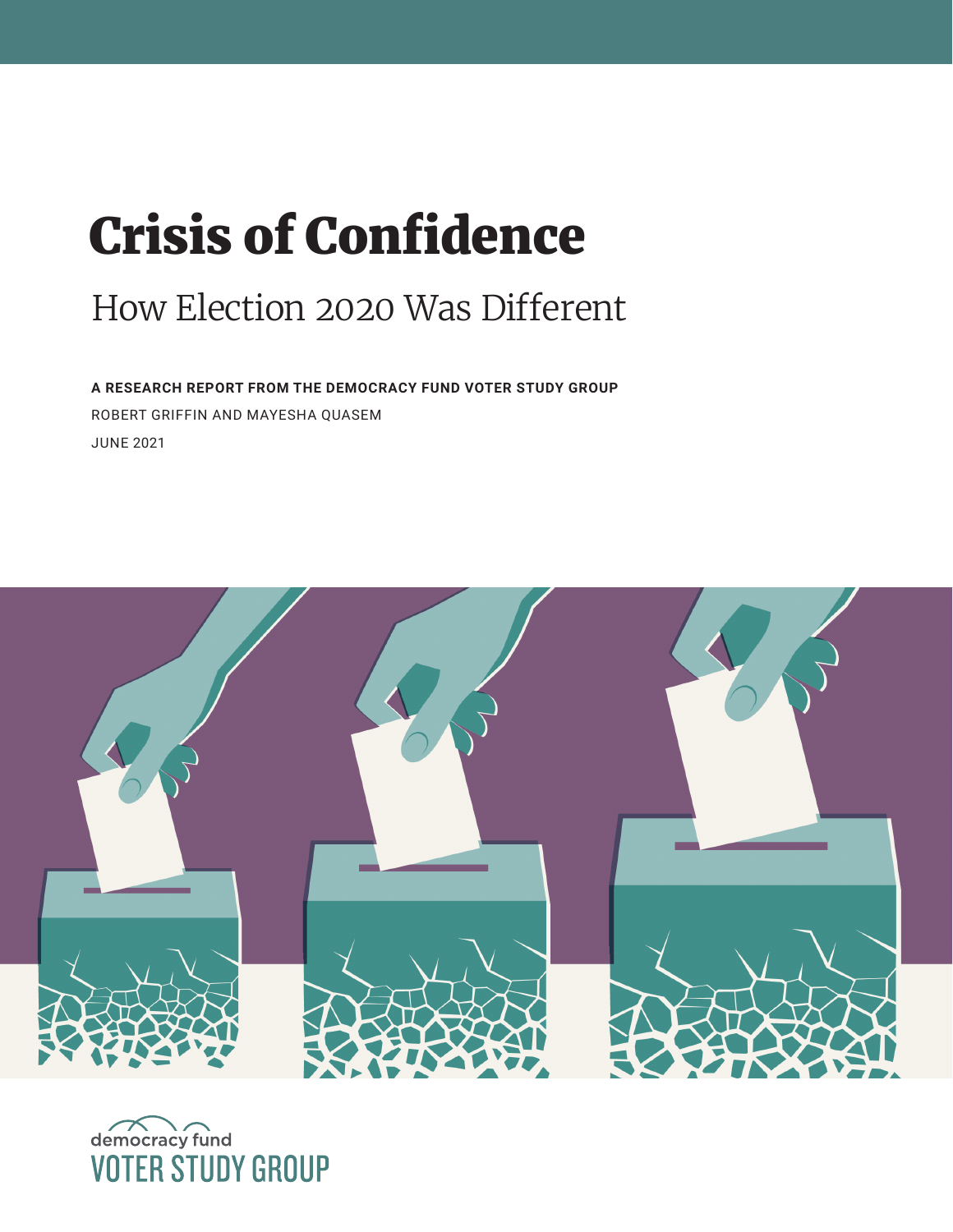#### **ABOUT THE PROJECT:**

The Democracy Fund Voter Study Group is a research collaboration of more than two dozen analysts and scholars from across the political spectrum examining and delivering insights on the evolving views of American voters.

As the 2016 presidential campaign unfolded, it became increasingly clear that the underlying values and beliefs driving voter decisions needed to be better understood. To that end, the Voter Study Group sought not to achieve consensus, but to engage in discussion about how the views of the electorate are evolving and what the implications of those changes may be.

To learn more, visit [www.voterstudygroup.org](http://www.voterstudygroup.org).

#### **ABOUT THE SURVEY AND ANALYSIS:**

Democracy Fund + UCLA Nationscape was a weekly survey conducted between July 2019 and January 2021. The survey conducted 6,000 interviews every week and about 500,000 interviews over the course of the entire project. For more details on the survey, please see the [data set and user guide](https://www.voterstudygroup.org/publication/nationscape-data-set).

The September and November 2020 VOTER Surveys (Views of the Electorate Research Survey) was conducted in partnership with the survey firm YouGov. In total, 5,900 adults (age 18 and up) took the survey online between August 28, 2020 and September 28, 2020. Of those 5,900 respondents, 4,943 were reinterviewed after the election between November 13, 2020 and December 7, 2020. Many of these respondents were long-term panelists originally interviewed by YouGov in 2011-2012 as part of the Cooperative Campaign Analysis Project (CCAP) and then again in the December 2016 VOTER Survey. In total, 3,750 of these long-term panelists participated in the September 2020 wave and 3,340 participated in the November 2020 wave.

#### **ABOUT THE AUTHORS:**

Robert Griffin is the Research Director, and a participating author, for the Democracy Fund Voter Study Group. Prior, Griffin was the Associate Director of Research at the Public Religion Research Institute, focusing on demographic change and American political behavior; and before that, he was Director of Quantitative Analysis at the Center for American Progress. He is the co-author and lead data analyst for the "States of Change" project.

Mayesha Quasem is a Research Assistant for the Democracy Fund Voter Study Group. Prior to joining Democracy Fund, Mayesha focused on supporting developing democracies in South and Southeast Asia, as well as community-based advocacy efforts for marginalized communities in the United States and Malaysia. Mayesha holds an MPhil in Politics from the University of Oxford, an MA in International Affairs from American University, and a BA in Biology from Binghamton University.

*The Democracy Fund Voter Study Group project is made possible through support from Democracy Fund. The views and opinions in this paper are those of the authors and do not necessarily reflect the views and opinions of Democracy Fund, nor of all Voter Study Group participants. Find out more about Democracy Fund and why it supports this research at [www.democracyfund.org.](http://www.democracyfund.org)*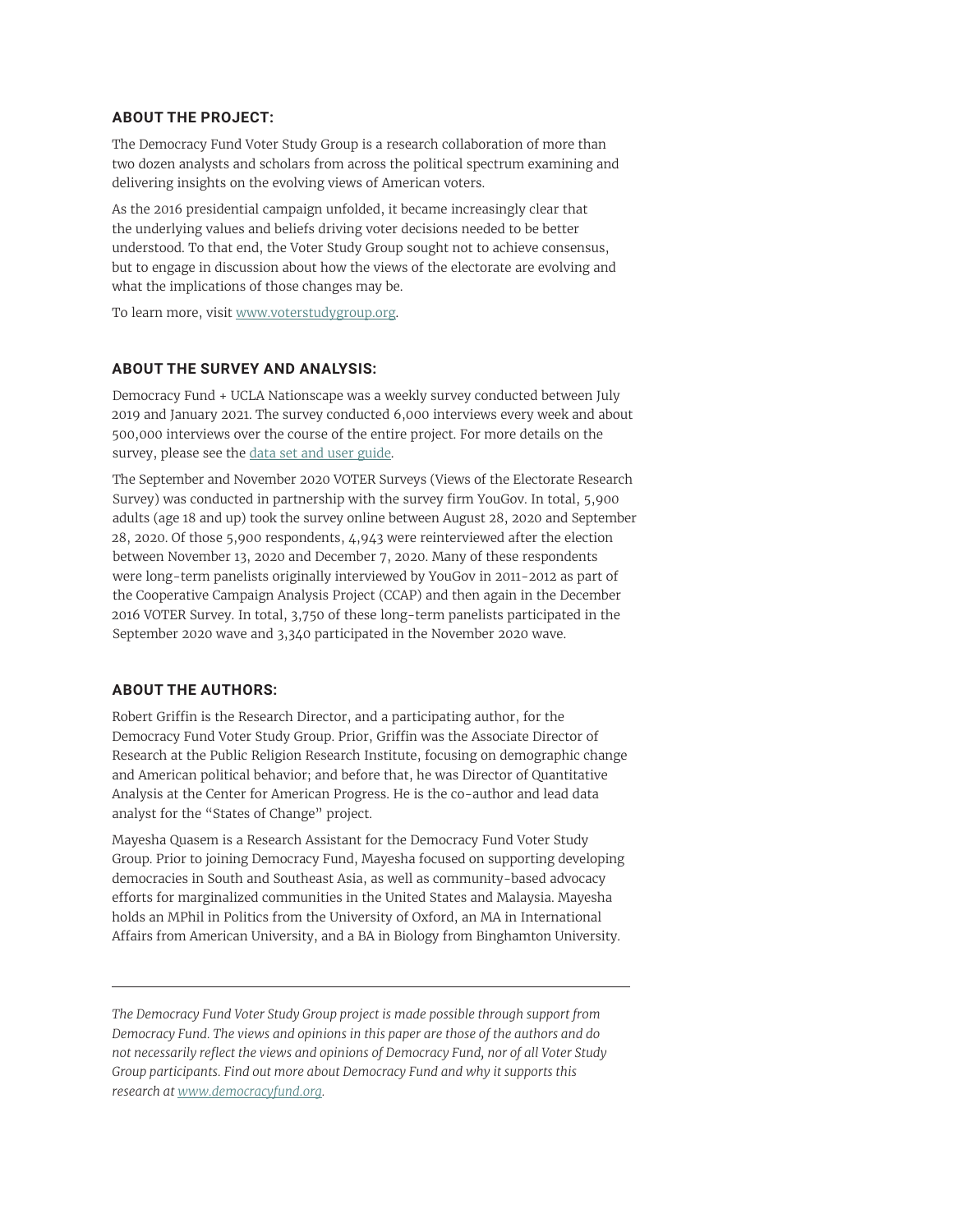#### **KEY FINDINGS**

- **•** A week after the 2020 presidential election, the overwhelming majority (93 percent) of Biden voters said they were confident that the election was conducted fairly and accurately, but only 29 percent of Trump voters said the same. There was almost no difference in confidence between these groups in the week before Election Day.
- **•** After the election, three-quarters (75 percent) of Trump supporters said there was a lot of fraud happening with mail voting, while one in five (20 percent) said the same about in-person voting. Perceptions of fraud concerning both types of voting were higher than before the election (60 percent and 6 percent, respectively).
- **•** The percentage of Trump voters in 2020 who said they were not at all confident that their vote was tallied accurately was more than four times as high as the percentage of Clinton voters who said the same in 2016 (35 percent vs. 8 percent).
- **•** After the election, just 34 percent of Trump voters said they would accept Biden as a legitimate president. In both 2000 and 2016, those supporting the losing candidate were at least twice as likely to say they would accept the winner as the legitimate president (68 percent and 76 percent, respectively), according to Gallup.
- **•** About six in 10 Americans (59 percent) said that permanent harm had been done to the United States as a result of the election process.
- **•** After the election, a plurality (46 percent) of Republicans said that it would be appropriate for Republican state legislators to try to assign electoral votes to Trump in states won by Biden. Just 30 percent said it would be inappropriate.

**F** ree and fair elections are the lifeblood of democracy. They give voice to the American public and help channel the will of the people into policy and the direction of the country. Perhaps just as important is Americans' faith in election outcomes. If a losing candidate and their supporters do not accept the result, it undermines the legitimacy of the government and the foundations of our polity.

Despite Joe Biden's victory in the 2020 election, which has not been challenged in any credible way, President Donald Trump failed to concede defeat and spearheaded a conspiracy-laden campaign to discredit the results of that election. A group of his supporters attacked the U.S. Capitol on January 6, 2021, in a failed attempt to stop the certification of Biden's election. These actions represented a stark violation of a long bipartisan tradition of peaceful transition of presidential power and have raised concerns about the stability of our democracy.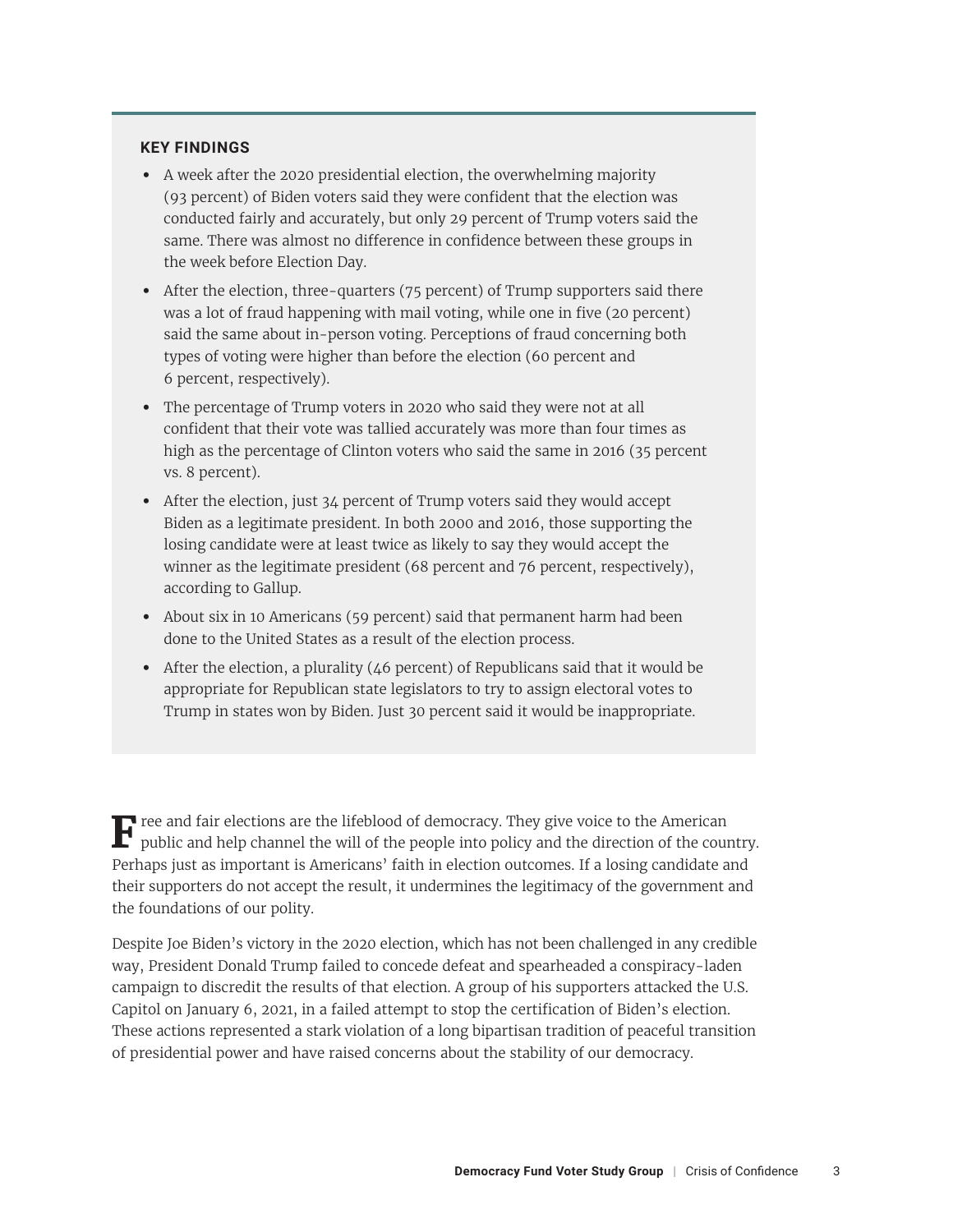<span id="page-3-0"></span>It's worth appreciating that claims about voter and election fraud are not unique to the Trump era. After the 2004 election, for example, some Democrats suggested that voting machine manufacturer Diebold, whose CEO was a Republican donor, had rigged the results for President George W. Bush. And during the 2008 presidential election season, the McCain-Palin campaign accused left-leaning nonprofit ACORN of "massive voter fraud."

However, the 2020 presidential election has been singular. In the run-up to Election Day, President Trump made wild and unsubstantiated claims about fraudulent mail-in voting and attempts by the Democratic party to steal the election.**[i](#page-10-0)** The election season was then capped off by an unprecedented, months-long campaign by Trump and significant portions of the Republican party to cast doubt on the results of the 2020 election — a campaign of lies that has continued to this day.

The question is, how different was 2020 relative to earlier elections, and how worried should we be going forward?

New data from Democracy Fund + UCLA Nationscape and the Democracy Fund VOTER Survey (Views of the Electorate Research Survey) suggest that voter confidence in the 2020 election was indeed different — and that continued doubts about election integrity among many Republicans raise concerns about the future.

# **Large Divides Between Democrats and Republicans When Assessing the Fairness and Accuracy of the Election**

In the aftermath of previous elections, researchers have frequently found [partisan divisions](https://www.pewresearch.org/politics/2016/11/21/the-voting-process/)  [in how people view the fairness of the election and the legitimacy of the incoming president](https://www.pewresearch.org/politics/2016/11/21/the-voting-process/). In large part, these differences are driven by individuals reacting solely to the election's outcome — with supporters of the winner expressing higher levels of confidence in the results and supporters of the loser expressing lower levels of confidence.

There is evidence that this occurred in 2020 as well.

In July 2020, Nationscape began asking Americans if they felt confident that the election would be conducted fairly and accurately. At that time, a slim majority (55 percent) of Americans were somewhat or very confident that the upcoming presidential election would be conducted fairly and accurately. While Trump supporters were somewhat more likely than Biden supporters to feel confident about the fairness and accuracy of the election (65 percent vs. 52 percent), these differences were not large. By late October, overall confidence in the election had increased slightly (to 59 percent) while differences between Trump supporters (62 percent) and Biden supporters (63 percent) had evaporated.**<sup>1</sup>**

<sup>1</sup> In the Nationscape survey, Trump supporters and Biden supporters were defined in two ways. Prior to Election Day, those who reported that they had already voted for a given candidate or that they intended to vote for that candidate were counted as that candidate's supporters. After the election, only individuals reporting that they had voted for a given candidate were counted as supporters.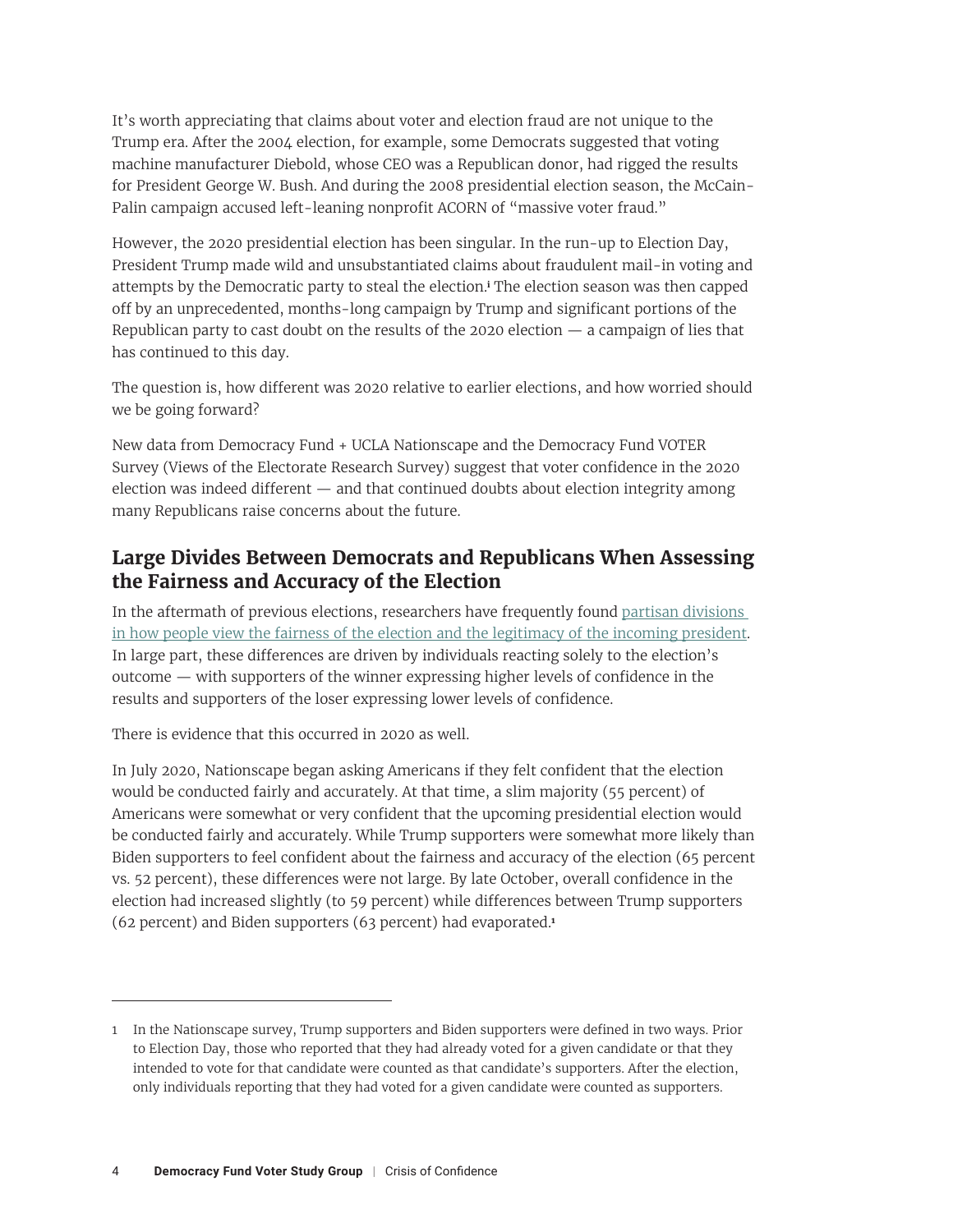In the week after the election, the number of Americans expressing confidence in the fairness and accuracy of the election remained essentially unchanged (60 percent). However, this aggregate stability hid substantial shifts among supporters of the two major candidates. In reaction to the election's outcome, confidence rose dramatically among Biden supporters (93 percent) while plummeting among Trump supporters (29 percent). This divide did not shrink substantially over the next two months.

#### *Figure 1 Figure 1*

#### **Election confidence plummets among Trump supporters, rises among Biden supporters Election confidence plummets among Trump supporters, rises among Biden supporters after presidential election after presidential election**

Percent somewhat or very confident that election [will be/was] conducted fairly and accurately Percent somewhat or very confident that election [will be/was] conducted fairly and accurately



Democracy Fund Voter Study Group

Source: Democracy Fund + UCLA Nationscape, July 2020–January 2021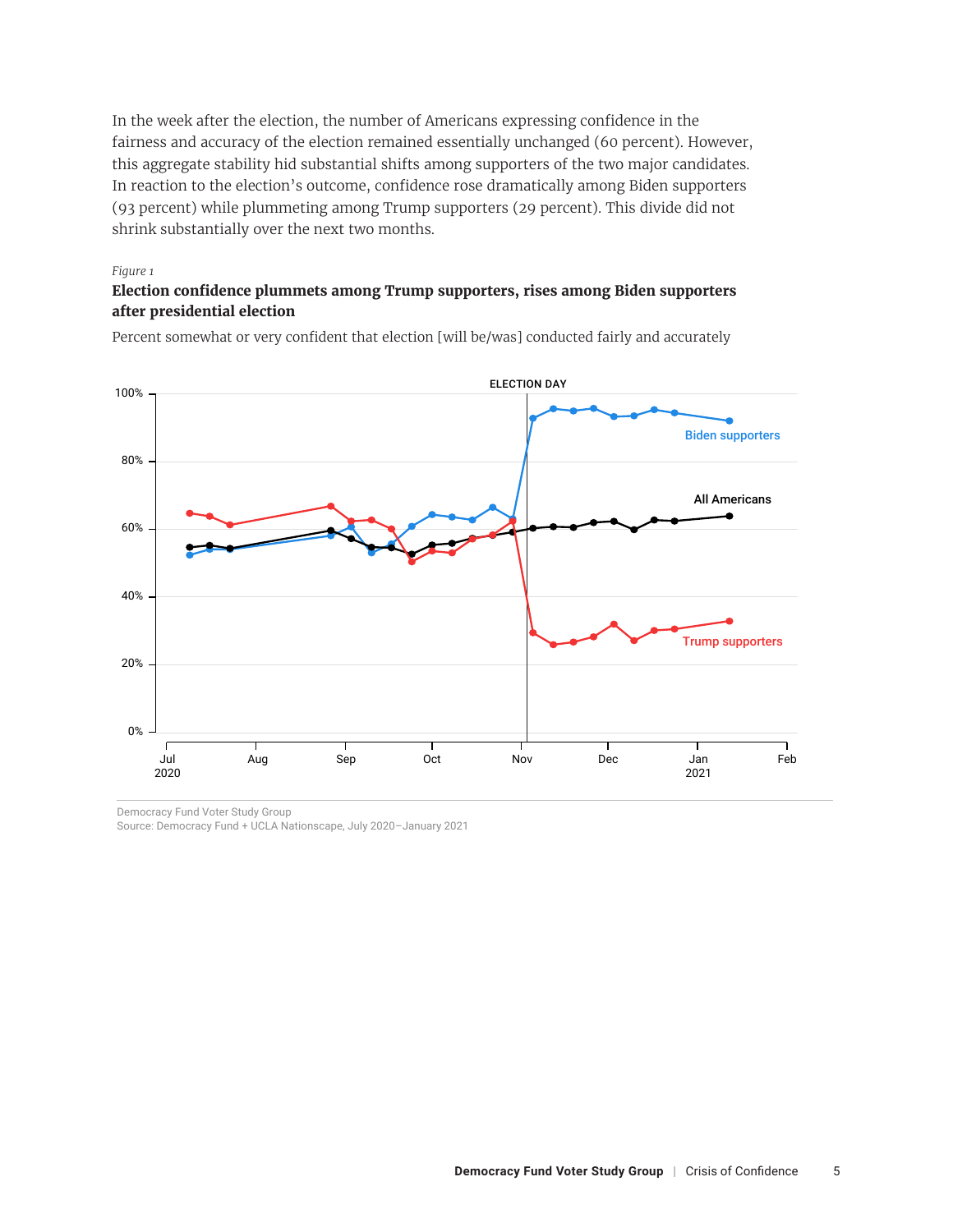We see similar evidence of a post-election divide from the VOTER Survey. In two waves of this survey fielded before and after the election, the same set of Americans were asked four questions related to their confidence in the integrity of the vote tallying process and the prevalence of voter fraud:**<sup>2</sup>**

- **•** How confident are you that votes in your community will be counted as voters intend in the elections this November?
- **•** How confident are you that votes across the United States will be counted as voters intend in the election this November?
- **•** How much voter fraud do you think there is with voting by mail?
- **•** How much voter fraud do you think there is with in-person voting?

On all four questions, respondents became more polarized after the election. Those reporting that they voted for Trump became more likely to say they were *not too confident* or *not at all confident* that votes were counted as voters intended in their community (from 25 percent to 46 percent) or across the United States (from 53 percent to 83 percent). Additionally, Trump voters became more likely to say that there was *a lot* of fraud associated with voting by mail (from 60 percent to 75 percent) and voting in person (from 6 percent to 20 percent).

By contrast, those reporting that they voted for Biden became more likely to express confidence in the integrity of the election process after the election. Even though Biden voters already had lower levels of mistrust in the accuracy of vote counts, they became less likely to say they were not confident that votes were counted accurately in their community (from 17 percent to 3 percent) or across the United States (from 33 percent to 3 percent). Similarly, Biden voters became somewhat less likely to say that there was *a lot* of fraud associated with voting by mail (from 8 percent to 2 percent) and voting in person (from 6 percent to 2 percent).

<sup>2</sup> These questions are from the pre-election battery. Post-election questions were modified slightly to reflect that the election had already occurred.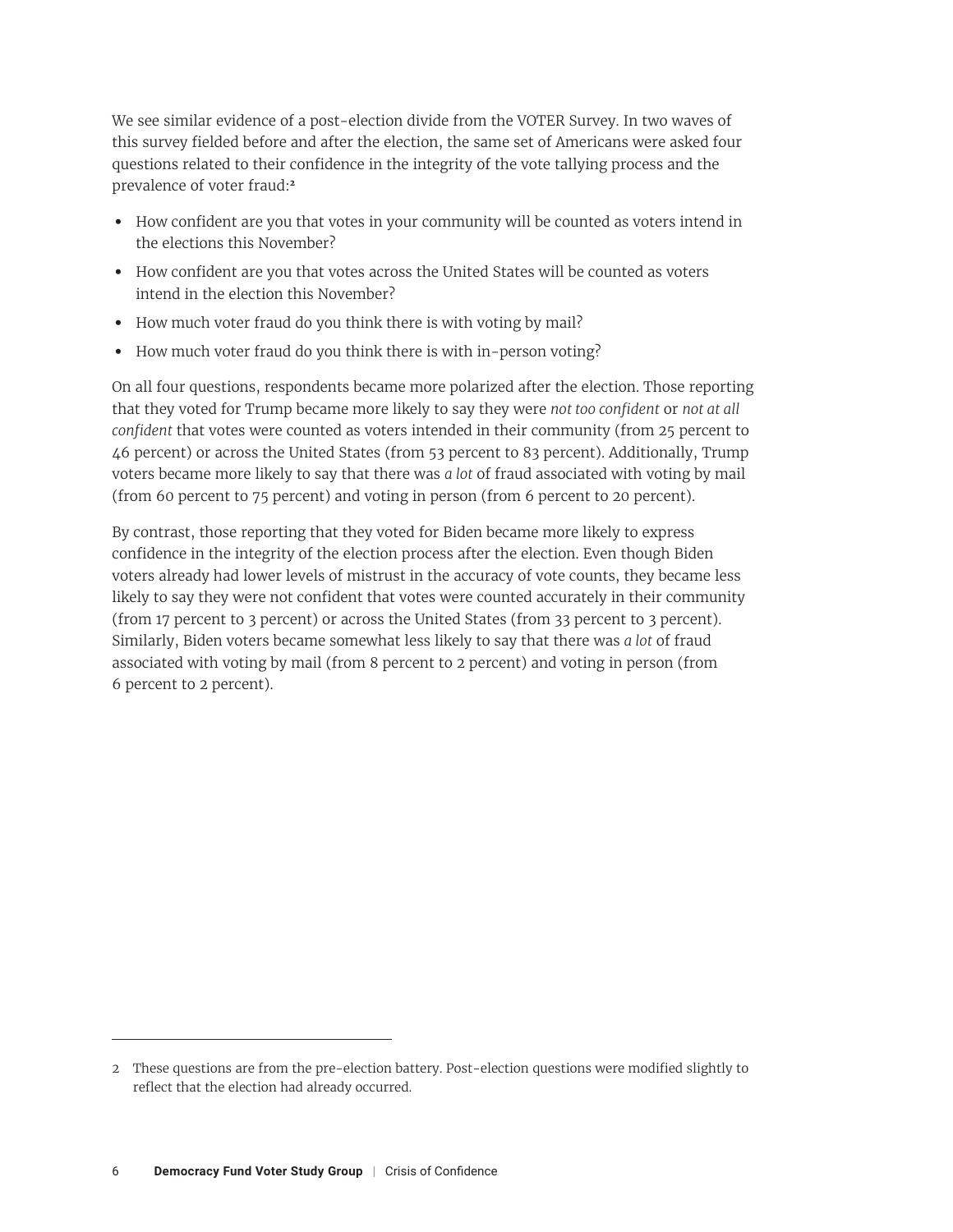#### *Figure 2 Figure 2*

**Doubts about voting integrity rise among Trump supporters, decline among Biden Doubts about voting integrity rise among Trump supporters, decline among Biden supporters after election supporters after election**



Democracy Fund Voter Study Group

Source: VOTER Survey, September 2020 and November 2020

In sum, there's ample evidence that, as in prior elections, partisan considerations in 2020 had a significant impact on the confidence voters expressed in the fairness and integrity of the election.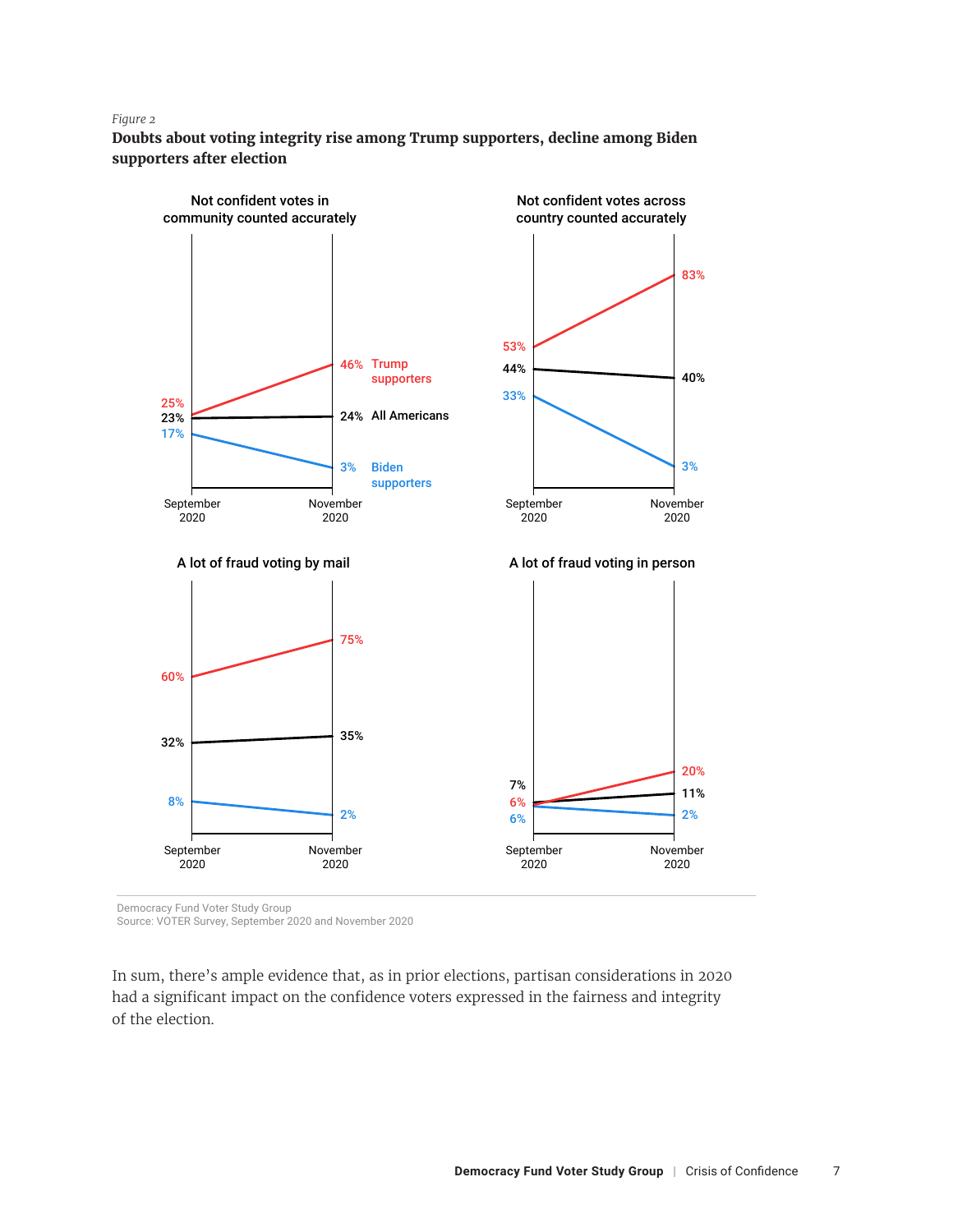# **Election 2020 Was Uniquely Divisive**

The question that remains is whether there was something unique about differences in voter confidence seen in 2020.

In the weeks and months after the election, a sitting president and a significant portion of his party engaged in a campaign to discredit the legitimacy of the election  $-$  from gentle lies of omission to propagating wild, unsubstantiated conspiracy theories. Above and beyond the perennial partisan considerations that influence voters' levels of confidence, did these actions create unusually high levels of distrust in the electoral process, the outcome of the election, and the legitimacy of the victor's presidency?

Evidence presented here strongly suggests that the answer is yes.

In the VOTER Survey, Americans were asked the same question after the 2016 and 2020 presidential elections: How confident were they that their own vote was counted accurately? While almost three-quarters (73 percent) of Americans said they were *very* or *somewhat* confident that their vote was counted accurately in 2020, this is lower than the 85 percent who expressed the same sentiment in 2016.

Driving this difference were highly polarized reactions by those supporting the losing candidate, Donald Trump, and the winning candidate, Joe Biden. In November 2020, more than half (54 percent) of Trump voters said they were *not at all confident* or *not too confident* that their vote had been counted accurately. This is substantially higher than the levels observed among Clinton supporters in 2016 (26 percent). In particular, the number of Trump voters who said they were not at all confident that their vote was tallied accurately was more than four times as high as the number of Clinton voters who said the same in 2016 (35 percent vs. 8 percent).

On the other hand, we also saw rising degrees of confidence among those supporting the winner in 2020. While the overall levels of confidence expressed by Biden voters in 2020 was similar to the level of confidence expressed by Trump voters in 2016 (98 percent vs. 95 percent), the number saying they were *very confident* in 2020 was higher than what was observed in 2016 (85 percent vs. 67 percent).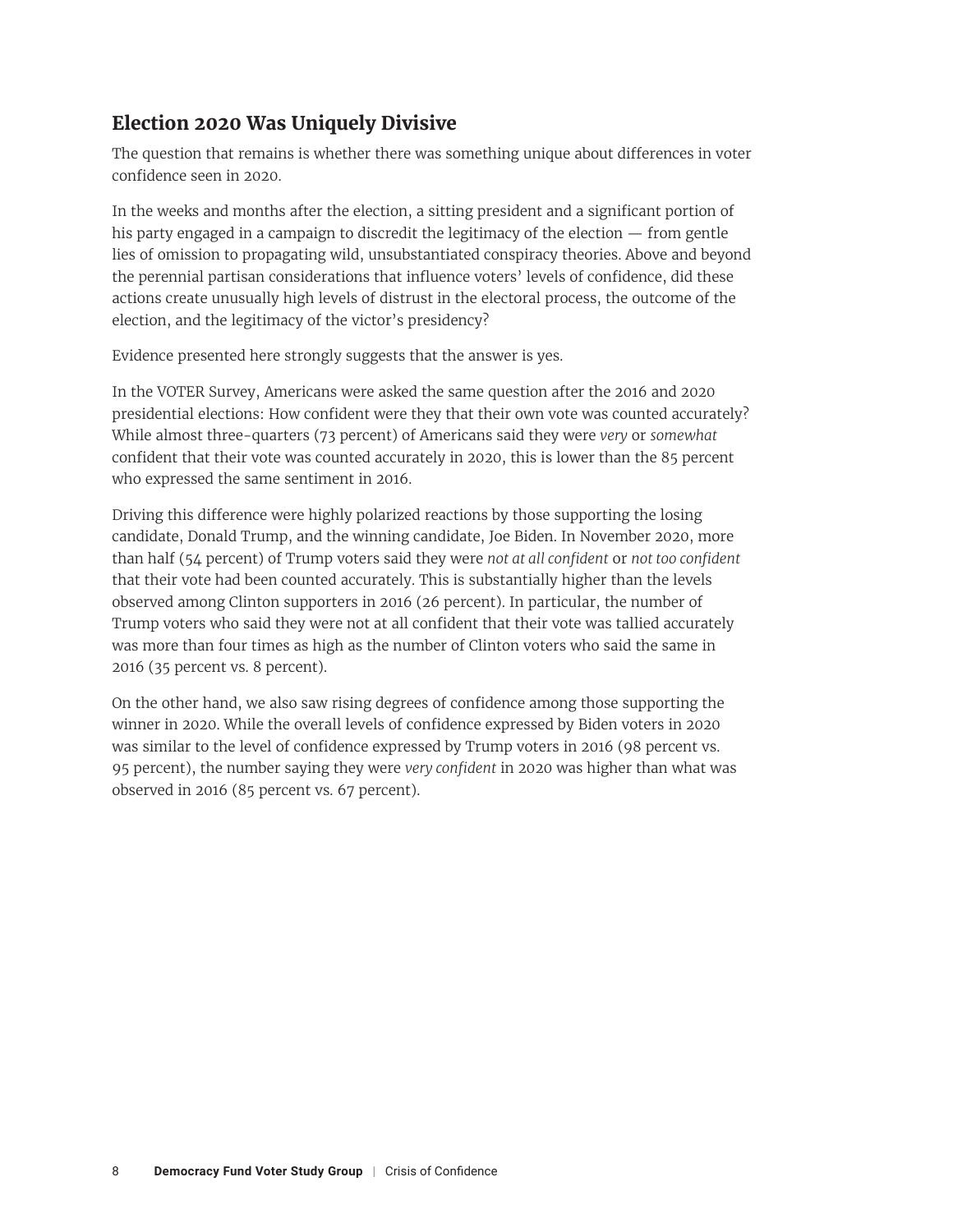### <span id="page-8-0"></span>*Figure 3 Figure 3* **Confidence in the accuracy of the 2020 vote count more polarized than that in 2016 Confidence in the accuracy of the 2020 vote count more polarized than that in 2016**



How confident are you that your vote in the [year] election was accurately counted?

Democracy Fund Voter Study Group

Source: VOTER Survey, November 2016 and November 2020

After the 2020 election, substantial numbers of Americans also questioned the legitimacy of Joe Biden's victory. In the VOTER Survey, 70 percent of Americans said they would accept Joe Biden as a legitimate president, and 30 percent said they would not accept him. While Biden voters were nearly unanimous (99 percent) in their acceptance of Biden, just 34 percent of Trump voters said they would accept Biden as the legitimate president.

While not directly comparable due to methodological differences, data from Gallup suggest that this level of rejection is much higher than seen in prior elections. In both 2000 and 2016, more than eight in 10 Americans said they would accept the elected candidate as the legitimate president (83 percent for George W. Bush) and (84 percent for Donald Trump).**[ii](#page-10-0)** Substantially higher numbers of Al Gore voters (68 percent) and Hillary Clinton voters (76 percent) said they would accept the winner of those elections as legitimate.

VOTER Survey respondents were also asked whether permanent harm had been done to the United States as a result of the election process. Almost six in 10 Americans (59 percent) said that permanent harm had been done while 41 percent said that no permanent harm had been done. Trump voters were far more likely than Biden voters to say that permanent harm had been done (86 percent vs. 39 percent).

Again, data from Gallup is not directly comparable but nevertheless suggests that these concerns were higher than what we saw in prior elections. Those supporting losing candidates in 2016 and 2000 were notably less likely to say that permanent harm had been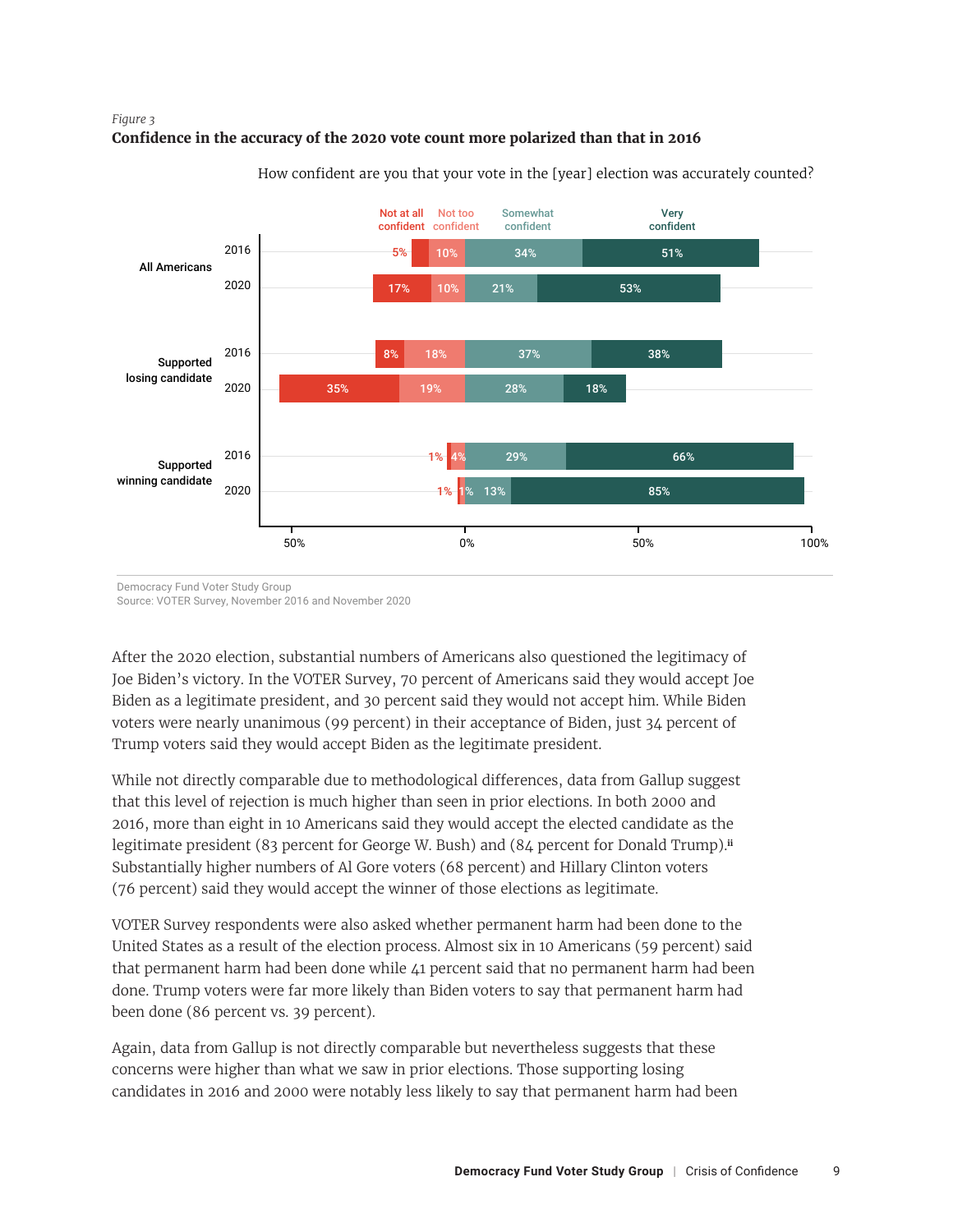done to the United States as a result of the election process (60 percent and 50 percent, respectively). It was also the case that those supporting the winning candidate in these two elections were less likely to say that permanent harm had been done (17 percent and 28 percent, respectively).

# **Troubling Signs for the Future**

While every political race generates some degree of distrust among those whose preferred candidate has lost, the acceptance of that loss — aided by the conciliatory words and actions of losing candidates — allows our country to move forward.

Trump's failure to abide by these conciliatory norms, and his role in actively stoking conspiracies and anger among his supporters, has left many worried that he has done significant damage to our democracy. Indeed, evidence presented above suggests that 2020 was unique in terms of the levels of distrust in the election process and doubts about the legitimacy of the incoming president.

Several other questions asked in the November VOTER Survey paint a troubling picture of the post-election Republican coalition. More than eight in 10 Republicans (86 percent) thought it was appropriate for the Trump campaign to file lawsuits challenging the election's results. About two-thirds of Republicans said that Trump actually won the election. More than half (57 percent) thought it unimportant for Trump to publicly acknowledge Biden as the legitimate president, while 54 percent said it would be appropriate if Trump never conceded.

Shockingly, 46 percent of Republicans said that it would be appropriate for Republican state legislators to try to assign electoral votes to Trump in states won by Biden — a radical violation of American electoral norms. Just 30 percent said such an action would be inappropriate, while about a quarter (23 percent) said they didn't know if it was appropriate or inappropriate.





Democracy Fund Voter Study Group

*Figure 4*

Source: VOTER Survey, November 2020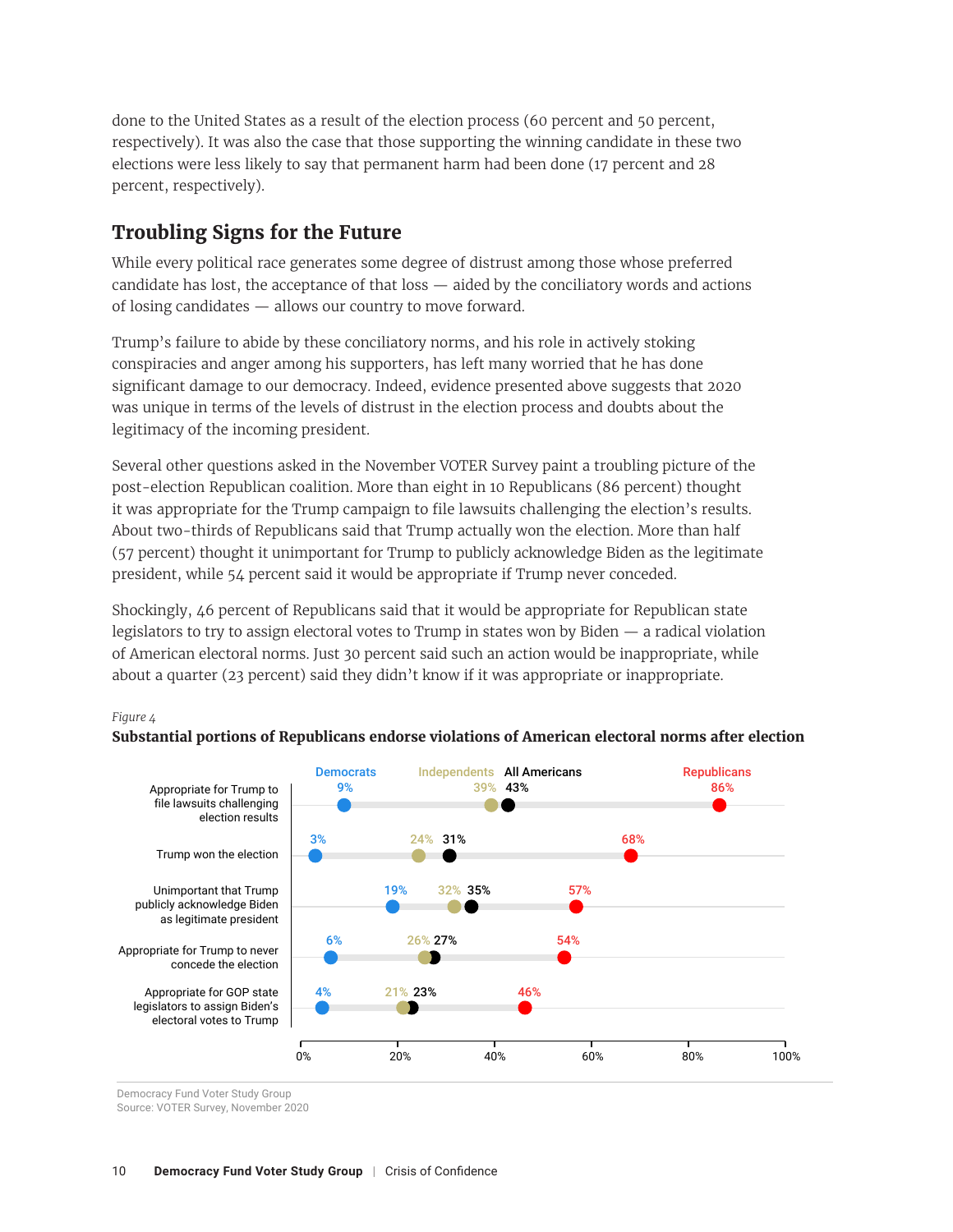<span id="page-10-0"></span>All of these data were collected prior to the January 6 attack on the Capitol building, and in retrospect, speak to the prevalence of the attitudes that motivated the events of that day.

While some thought that the attack might serve as a turning point  $-$  a shock that might finally break the conspiratorial fever that had consumed the party  $-$  it is not clear how much the event altered the attitudes of Republicans in the electorate. To be sure, [multiple](https://projects.fivethirtyeight.com/trump-approval-ratings/)  [data sources](https://projects.fivethirtyeight.com/trump-approval-ratings/) confirm that Trump's approval rating declined after the attack that his actions helped to incite. However, post-inaugural polling has continued to show [favorable attitudes](https://docs.cdn.yougov.com/zqplrjlj3n/econTabReport.pdf)  [toward Trump among Republicans](https://docs.cdn.yougov.com/zqplrjlj3n/econTabReport.pdf) as well as [a belief in the lies he spread about the election.](https://www.nbcnews.com/politics/meet-the-press/blog/meet-press-blog-latest-news-analysis-data-driving-political-discussion-n988541/ncrd1261306)

Outside of public opinion data, there also have been alarming actions taken by political elites that reflect a dedication to these election lies. Republican-controlled state legislatures have passed laws [trying to make it harder to vote in 11 states](https://fivethirtyeight.com/features/republicans-have-made-it-harder-to-vote-in-11-states-so-far/) — a legislative push that is directly related to conspiracies promulgated by former President Trump. The Republican party in Arizona has moved forward with a highly unorthodox review of the state's ballots that seems determined to find evidence of fraud that didn't happen in order to undermine public trust in November's results. At the federal level, Republicans who have spoken out regularly against Trump's lies, like Representative Liz Cheney, have been removed from positions of power or otherwise sidelined.

Such actions are important. The path that Republican elites forge going forward will influence how Republican voters think about the legitimacy of our current government and the integrity of our electoral system. At present, it seems likely that the country will be dealing with the conspiracies surrounding the 2020 election for the foreseeable future.

# **Endnotes**

[i](#page-3-0) Eugene Kiely and Rem Rieder, "Trump's Repeated False Attacks on Mail-In Ballots," *FactCheck. org*, September 25, 2020, Accessed May 24, 2021. Available at: [https://www.factcheck.org/2020/09/](https://www.factcheck.org/2020/09/trumps-repeated-false-attacks-on-mail-in-ballots/) [trumps-repeated-false-attacks-on-mail-in-ballots/.](https://www.factcheck.org/2020/09/trumps-repeated-false-attacks-on-mail-in-ballots/)

[ii](#page-8-0) Jeffrey M. Jones, "In U.S., 84% Accept Trump as Legitimate President," Gallup, November 11, 2016, Accessed May 24, 2021. Available at: [https://news.gallup.com/poll/197441/accept-trump](https://news.gallup.com/poll/197441/accept-trump-legitimate-president.aspx)[legitimate-president.aspx](https://news.gallup.com/poll/197441/accept-trump-legitimate-president.aspx).